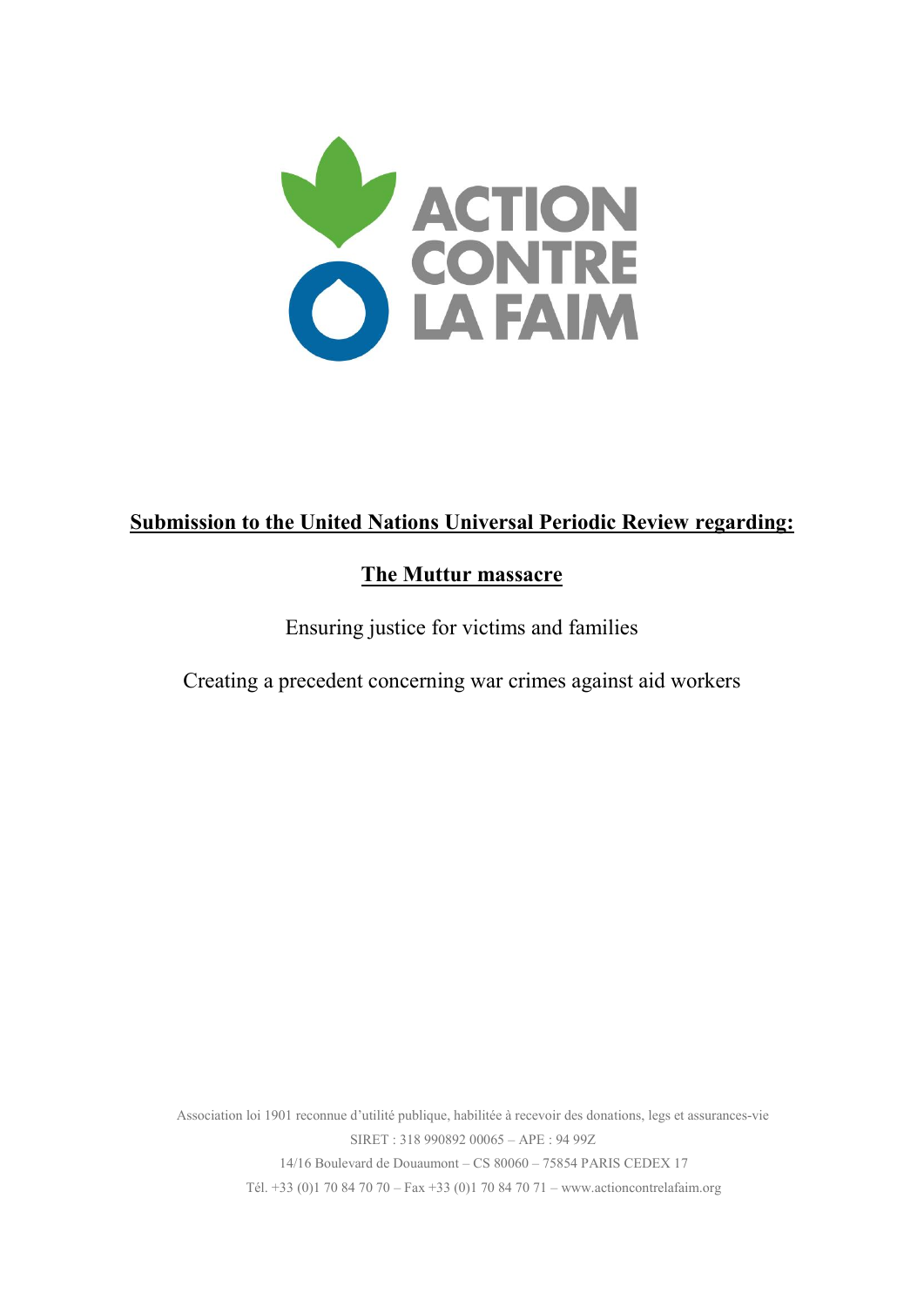# **I. Executive Summary**

- 1. In follow-up of precedent reviews, we write to seek your support in ensuring that the upcoming review of Sri Lanka accurately reflects the need to address the Government's lack of commitment in implementing all aspects of United Nations Human Rights Council (HRC) Resolution 30/1 as well as recommendations made in the Report of the Office of the United Nations High Commissioner for Human Rights on Sri Lanka specifically pertaining to the "Muttur massacre" referenced as an "emblematic case".
- 2. Internationally condemned as one of the most atrocious acts perpetrated against humanitarian aid workers, the brutal execution of 17 employees of Action Contre la Faim (ACF) in Muttur, in August 2006 bears testimony of Sri Lanka's unwillingness to uphold accountability. More than 10 years after the crime, the High Commissioner notes that "no noticeable progress has been made in ensuring accountability"; in fact none of the perpetrators have been effectively prosecuted. While the Government of Sri Lanka (GoSL) claims that they encountered "difficulties in summoning or interviewing potential witnesses now living abroad", we regret that no official diplomatic request seems to have been made to relevant countries – for example to the French Government – to set up an international judicial assistance in criminal matters. This seriously questions the seriousness of the GoSL to effectively ensure accountability for this crime.
- 3. Since the 2012 2<sup>nd</sup> Cycle Universal Periodic Review (UPR) of Sri Lanka, five HRC Resolutions have requested that Sri Lanka complies with its relevant obligations to investigate, hold accountable and create an independent court to prosecute those responsible for this crime. So far impunity still prevails for the authors of the Muttur massacre. Through the UPR, ACF submits that the United Nations and the international community must address Sri Lanka's utter failure to fulfil its international obligations.
- 4. Impunity regarding the Muttur massacre is raising serious concerns on the protection of aid workers, human rights and humanitarian representatives around the world – including from the UN – murdered during their mission in support of affected populations. 3rd Cycle UPR has the inestimable responsibility to deter such crimes by placing accountability for such crimes high on the agenda. Impunity will prevail unless respect for the rule of law and sound administration of justice is upheld.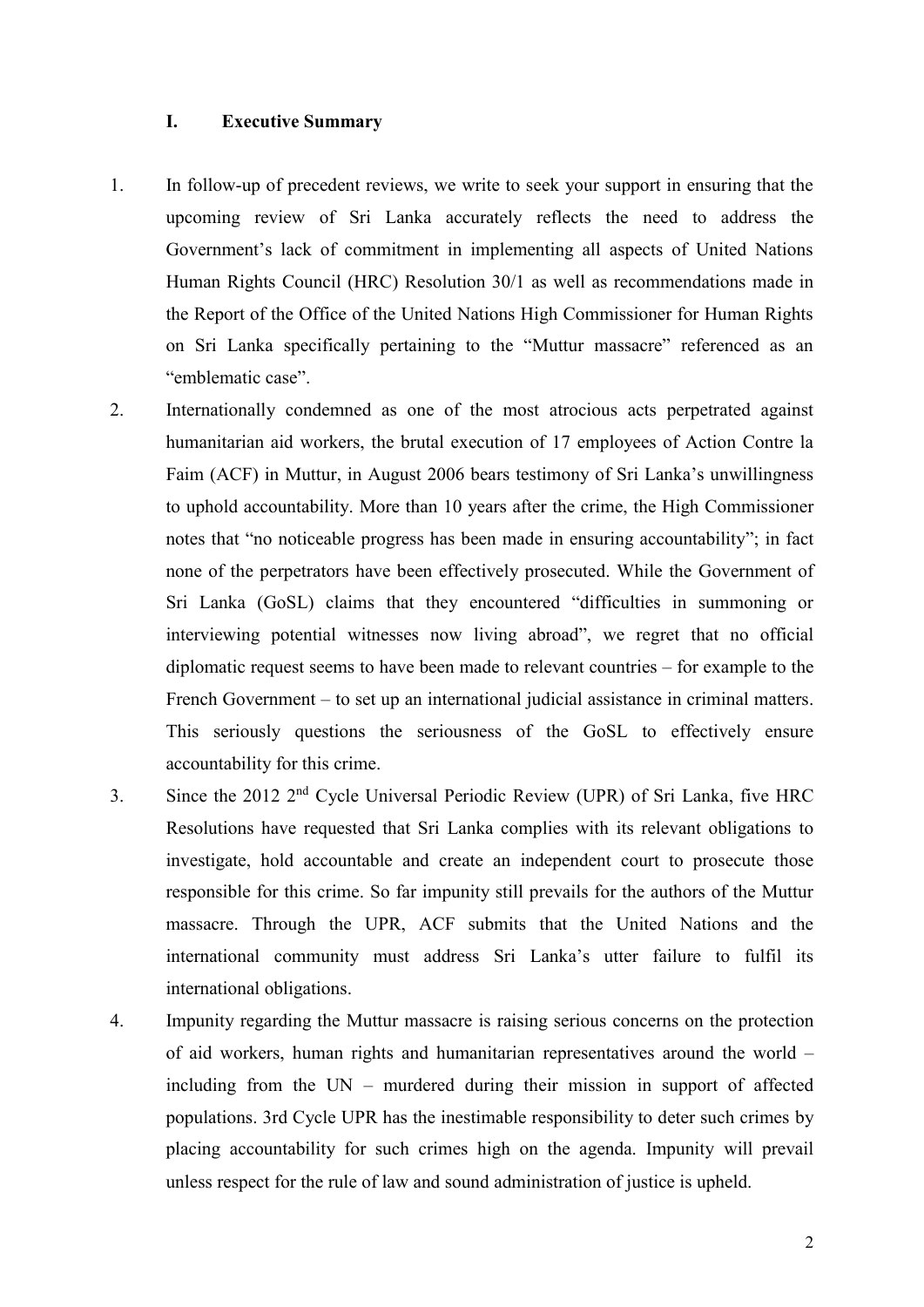## **II. Chronology of events**

- 5. On 1 August 2006, 17 local ACF staff were deployed from Trincomalee by boat on their regular daily assignment to provide sanitation and water assistance in Muttur. Sixteen of the staff were Tamil while one was Muslim. Five were women.
- 6. The bodies were found on 6 August 2006 lined up and most were face down, executed with bullet wounds to the head. The police and Sri Lanka Army (SLA) had made no effort to secure the crime scene. On 29 August 2006, the Sri Lanka Monitoring Mission (SLMM) ruled that "there cannot be any other armed groups than the security forces who could have been behind the act" finding the security forces by 4 August had gained full control over Muttur, which both the Liberation Tigers of Tamil Eelam (LTTE) and the Sri Lankan security forces had controlled for periods of time during the first week of August.
- 7. This case was not effectively investigated, illustrating the entrenched impunity enjoyed by perpetrators and the challenges met in furthering accountability at the domestic level in Sri Lanka. The security forces from the outset pre-empted impartial investigations by declaring publicly already on 7 August 2006 that the LTTE was responsible. The magistrate initially assigned to the case was threatened. The international forensic pathologist appointed to oversee a second autopsy was harassed and retracted his finding that a bullet likely to be from a Special Task Force (STF) weapon was lodged in the skull of one of the victims.
- 8. The case was investigated by the Human Rights Commission of Sri Lanka and the Udalagama Commission. Several witnesses who testified to the Commission were threatened and due to the lack of witness protection were forced to leave the country.
- 9. Police testifying to the Commission claimed they were unaware of the presence of the ACF and gave inconsistent and incomplete accounts.
- 10. There has also been extensive harassment by security forces of the victims' relatives and of local ACF staff whenever international attention was drawn to this case.
- 11. Based on the information UN High Commissioner for Human Rights established the OHCHR Investigation on Sri Lanka (OISL) has compiled, there are reasonable grounds to believe that members of the security forces committed the extrajudicial executions of the ACF staff (A/HRC/30/CRP.2 Killings of humanitarian workers 238.).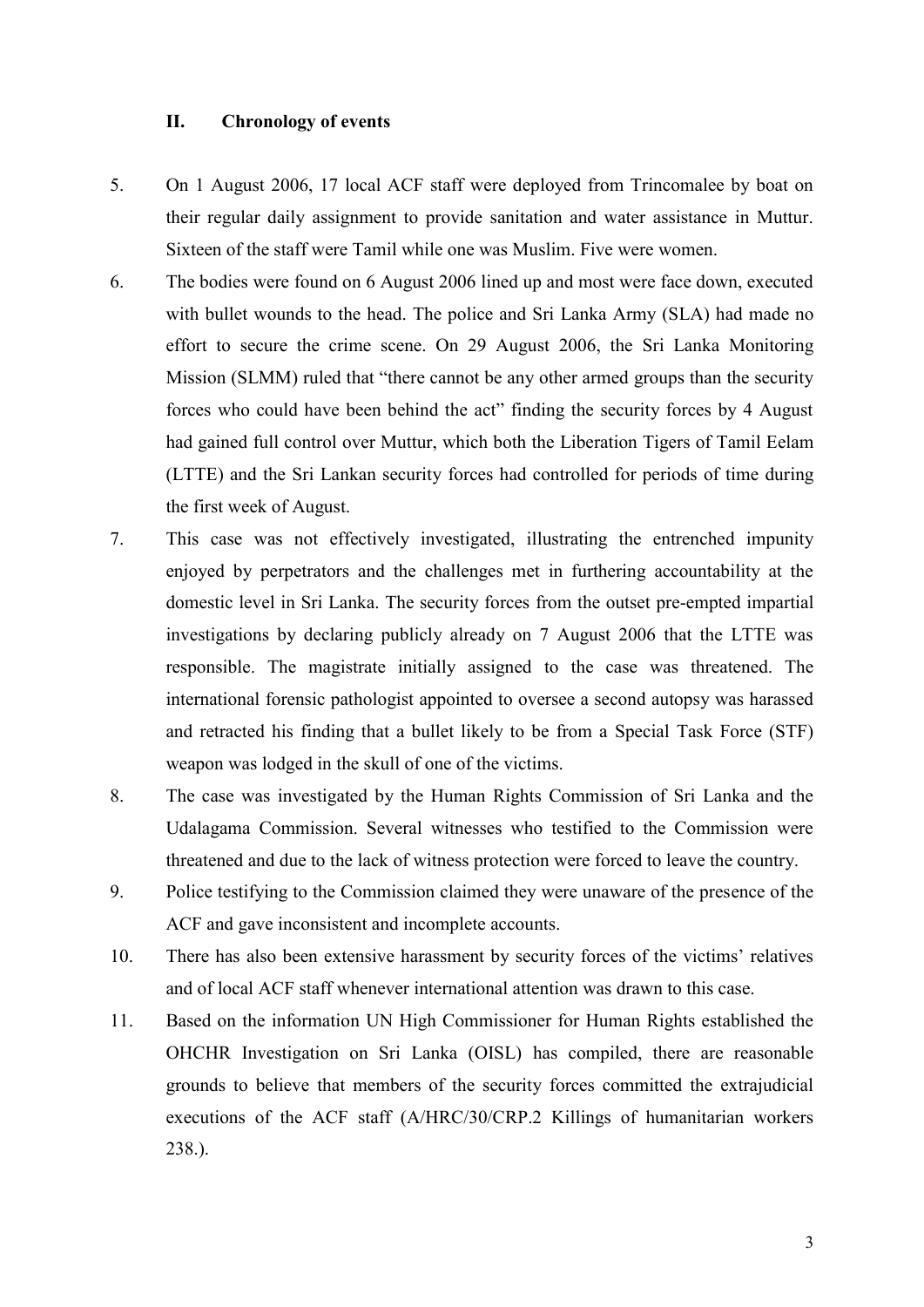- 12. Overall, the investigations carried out by the GoSL were fraught with irregularities and in effect amounts to no investigation. In light of the systematic inconsistencies that became perennial features of the investigations, ACF submits that the United Nations and the international community should continue to insist on Sri Lanka's utter failure to fulfil its international obligations regarding accountability for the Muttur massacre.
- 13. The Consultation Task Force appointed by the GoSL in January 2016 received a significant number of submissions on the value of truth seeking/telling, on the objectives of the proposed Truth, Justice, Reconciliation and Non-recurrence Commission (TJRNRC) that corroborates recommendations made by the UN High Commissioner regarding Resolution 30/1.
- 14. Whilst a number of objectives were identified and given a history of inaction, the importance of justice was reiterated in submissions from all parts of the country as recognition of the need to end impunity.
- 15. It was also presented in terms of addressing the failures of the existing judicial system, of providing political and economic solutions for collective rights denied and violated, ensuring non-recurrence and laying the foundation for reconciliation.
- 16. The overwhelming call for justice from across Sri Lanka must be viewed in terms of the failure of the judicial system to deliver, redress and recognise violations, to establish accountability and to ensure the security of victims and witnesses from reprisals.
- 17. Our 17 colleagues killed in Muttur were there to help the populations recover from disasters. Their unpunished murder is sending a strong message to the international community: that aid workers can be killed in impunity.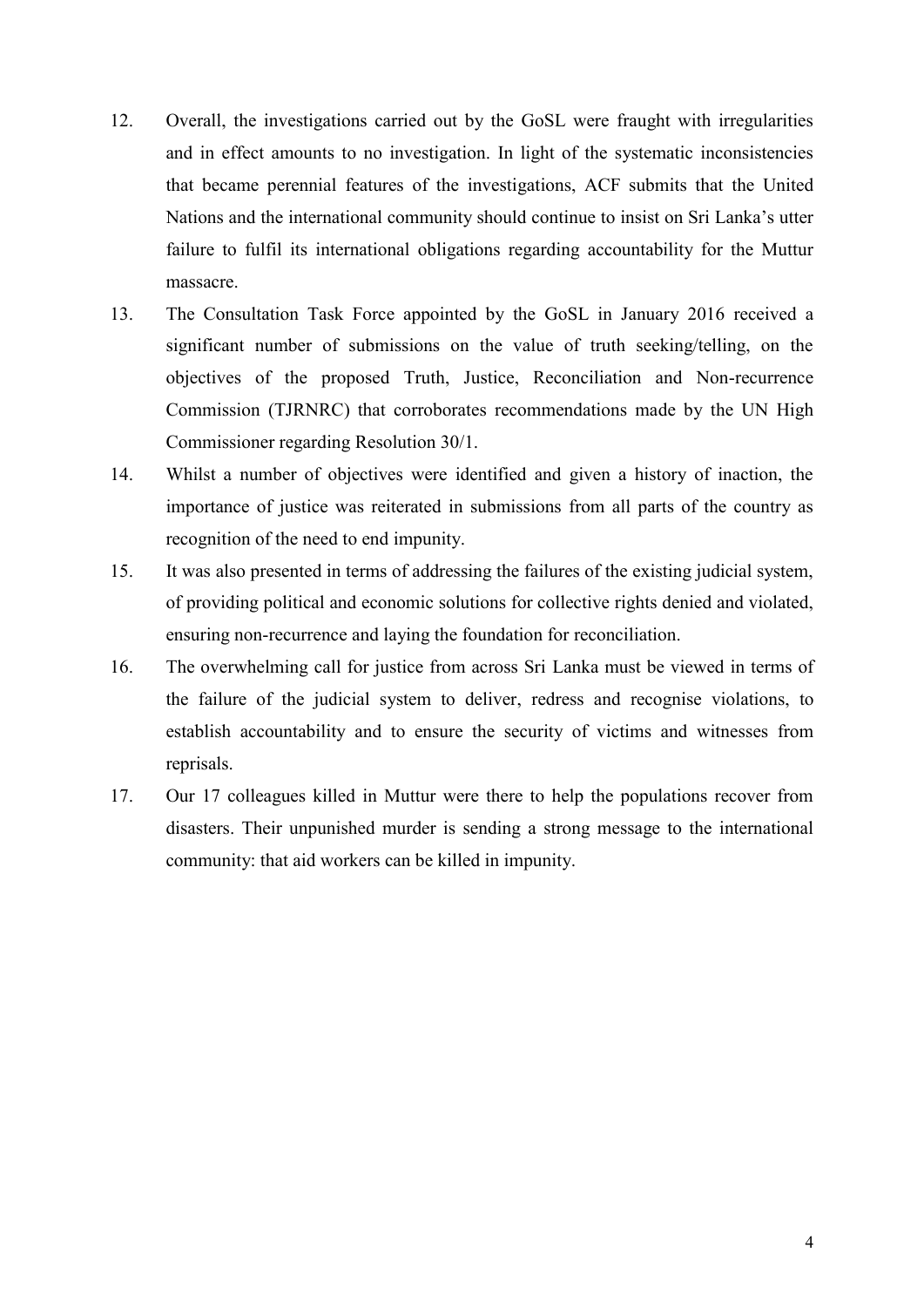# **III. Sri Lanka's implementation of international law regarding the Muttur massacre**

18. Since the last UPR, there has been no significant progress in ensuring accountability for the perpetrators of the Muttur massacre. An overwhelming body of norms, UPR and HRC recommendations continue to be knowingly discarded or violated by the GoSL that refuses to implement a credible court.

#### **International Humanitarian and Human Rights Law**

- 19. Sri Lanka recognises the notion of human rights set by the Universal Declarations of Human Rights
- 20. International Humanitarian Law is applicable in this case as the hostilities between Sri Lanka and the rebel troops fulfilled the essential prerequisites to be characterised as an internal armed conflict (Prosecutor v Tadic, Case No. IT-94-1 (ICTY APPEAL Chamber)

#### **Geneva Conventions of 1949**

- 21. Sri Lanka is party to the four Geneva Conventions of 1949 and its obligations are derived from common article 3 of the Geneva Conventions that is applicable to conflicts not of an international character.
- 22. Article 3, common to the four Geneva Conventions imposes an obligation on all parties to a conflict to respect and protect all humanitarian personnel
- 23. Article 3 was intentionally and knowingly infringed. ACF personnel were executed on the premises of the organisation, heavily labelled and easily identifiable as humanitarian workers by their ACF T-Shirt

# **UN Security Council resolution**

24. The Muttur massacre is in violation of the United Nations Security Council resolution 1502, adopted in 2003, that clearly prohibits attacks, "knowingly and intentionally directed against personnel involved in a humanitarian assistance or peacekeeping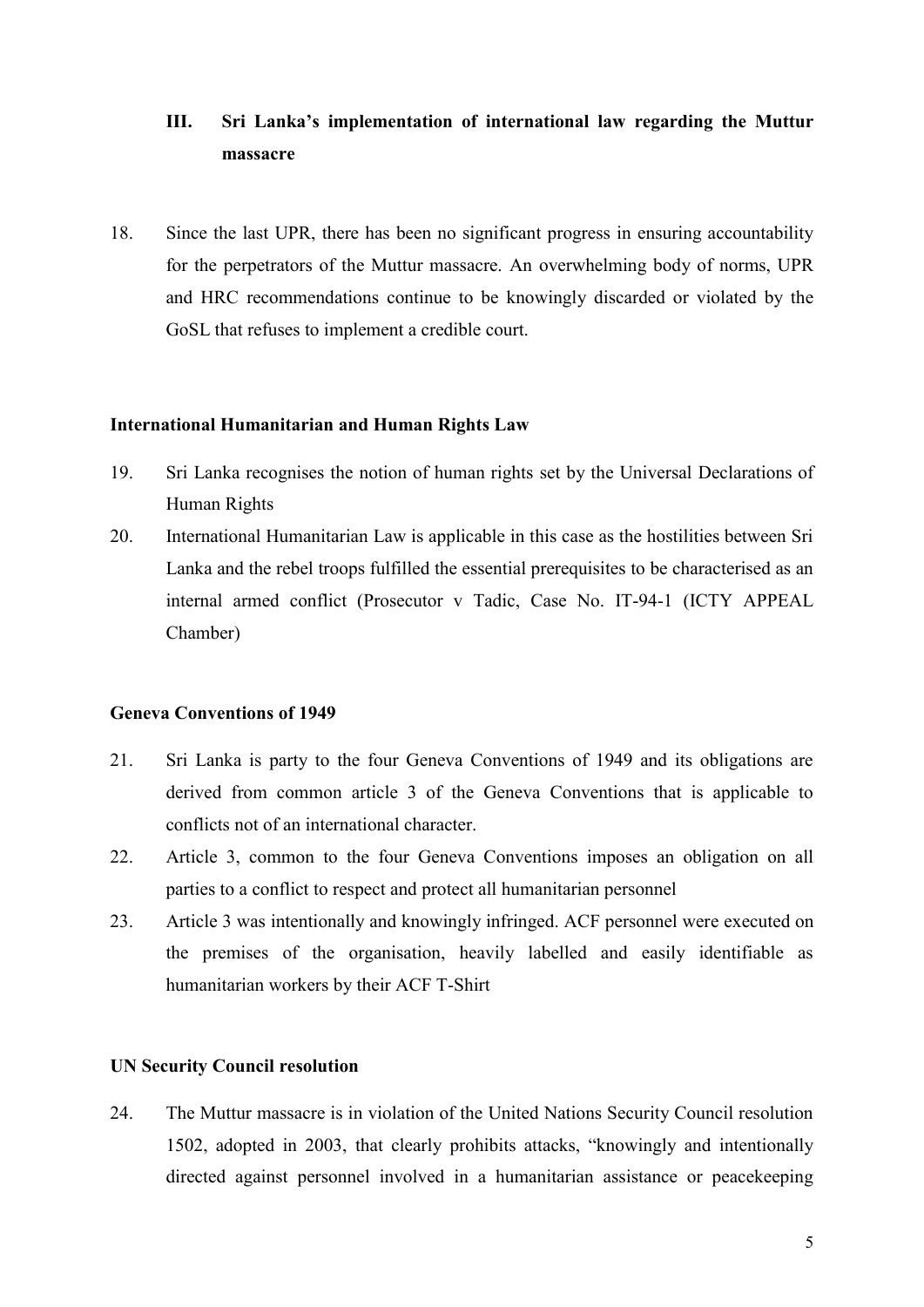mission undertaken in accordance with the Charter of the United Nations which in situation of armed conflicts constitute war crimes, and recalling the need for States to end impunity for such criminal acts"

## **International Covenant on Civil and Political Rights (ICCPR)**

- 25. Sri Lanka ratified the ICCPR on June 1980
- 26. Under article 2(3) of the ICCPR Sri Lanka has a duty to provide for an effective remedy for allegations of human rights violations.
- 27. The United Nations Human Rights Committee has repeatedly reiterated the need for Sri Lanka to adhere to its obligations under the ICCPR (Sundara Arachige Rajapakse v Sri Lanka CCPR/C/87/D/1250/2004)

#### **UN General Assembly resolution**

28. General Assembly 2006 Resolution 60/147 "Basic Principles and Guidelines on the Right to a Remedy and Reparations for Victims of Violations of International Human Rights and Humanitarian laws" further affirms the duty to investigate as customary international law

## **OHCHR Principles**

29. The OHCHR International instruments relating to the promotion of truth, justice, reparation and guarantees of non-recurrence, including the "Updated Set of principles for the protection and promotion of human rights through action to combat impunity" (E/CN.4/2005/102/Add.1), provides in its Principle 20 "Jurisdiction of international and internationalized criminal tribunals" that: "states must ensure that they fully satisfy their legal obligations in respect of international and internationalized criminal tribunals, including where necessary through the enactment of domestic legislation that enables States to fulfil obligations"

# **UN Secretary-General Panel of Experts**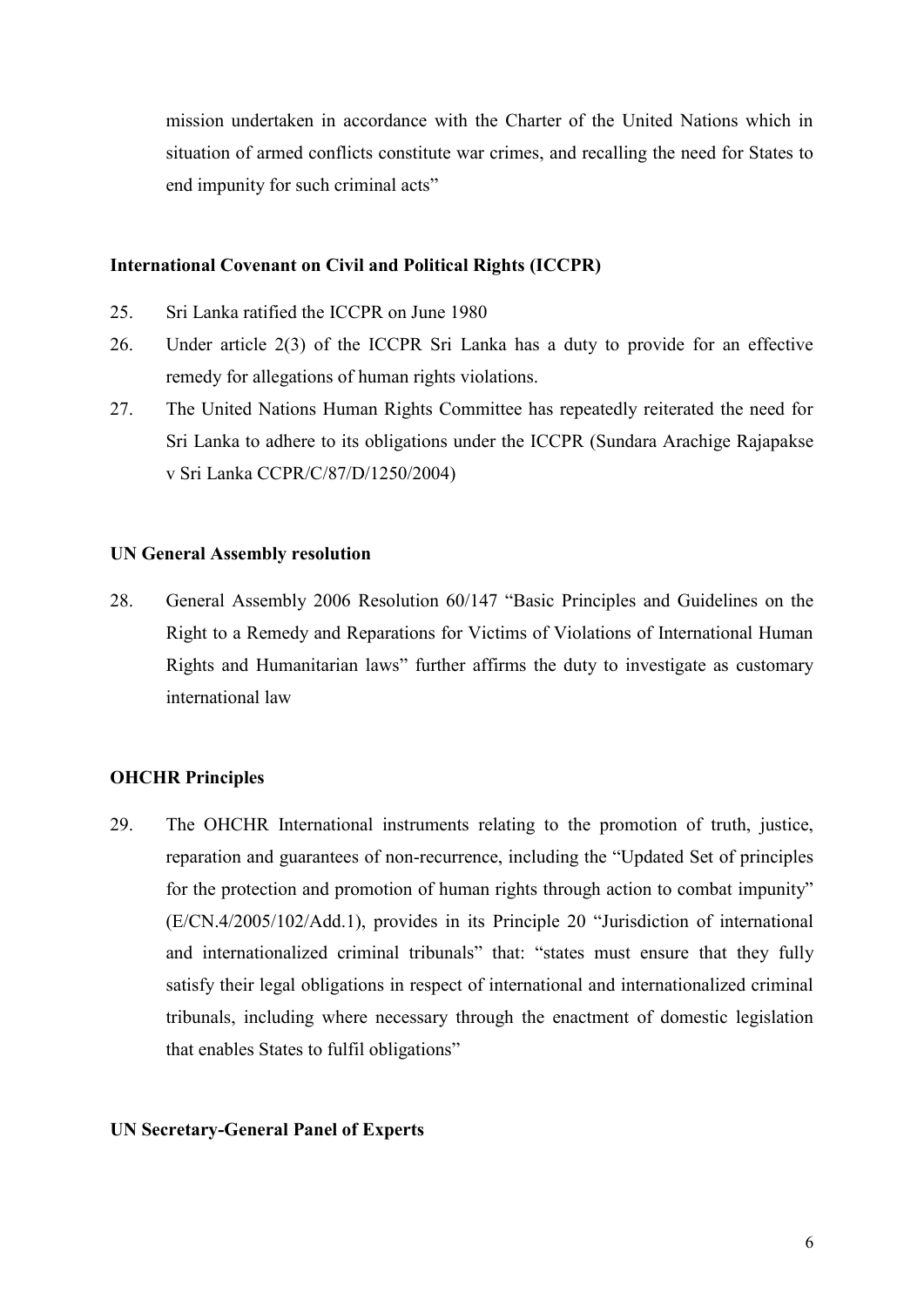30. The 31 March 2011 Report of the Secretary-General's Panel of Experts on Accountability in Sri Lanka recognised that the "way forward" was through "an independent and complementary international approach" (441.) and that "the Government's current approach to accountability does not correspond to basic international standard that emphasize truth, justice and reparations for victims" (442.)

### **UPR**

- 31. 2008 UPR recommendations, especially A-1, A-2, A-3, A-4, A-6, A-7, A-15, A-16, A-18, A-26, A-27 and A-28, although endorsed by Sri Lanka, appear not to have been implemented.
- 32. 2012 2<sup>nd</sup> Cycle UPR of Sri Lanka recommendations on "Theme: B51 Right to an effective remedy", especially 127.77, 127.75, 127.76, 127.78, 127.85 (based on A/HRC/22/16 - Para. 127) were supported by Sri Lanka but not implemented.
- 33. In particular, recommendation 128.57, of the 2<sup>nd</sup> Cycle UPR of Sri Lanka recommended to: "create a reliable investigation commission consisting of professional and independent investigators to identify, arrest and prosecute the perpetrators of the Muttur murders" (based on A/HRC/22/16 - Para. 128 & A/HRC/22/16/Add.1 - Para. 2.16)

# **HRC**

- 34. The HRC stated that an investigation must satisfy the essential prerequisites that include thoroughness, independence, impartiality, effectiveness and promptness (A/HRC/RES/15/6 6 October 2010)
- 35. HRC resolutions 19/2 of 22 March 2012, 22/1 of 21 March 2013 and 25/1 of 27 March 2014 recalled the importance of Promoting reconciliation, accountability and human rights in Sri Lanka
- 36. The Report of the OHCHR Investigation on Sri Lanka (OISL) (A/HRC/30/CRP.2 16 September 2015) stated "that Sri Lanka's criminal justice system is not yet ready or fully equipped to promptly conduct the "independent and credible investigation" into the allegations contained in this report, or "to hold accountable those responsible for such violations", as requested by the HRC (A/HRC/RES/25/1)". More importantly, it recommended that Sri Lanka should draw on the lessons learnt and good practices of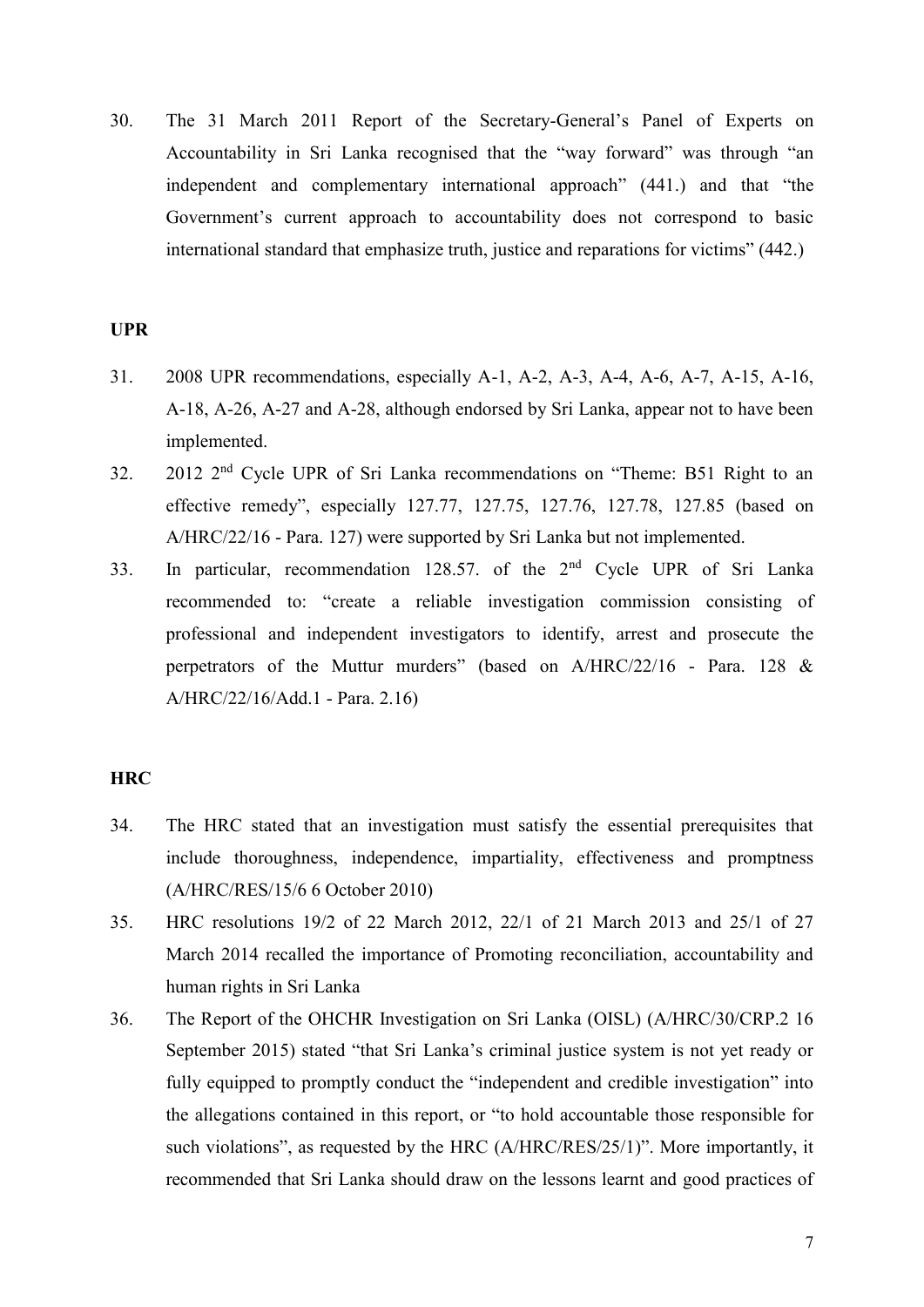other countries that have succeeded with hybrid special courts, integrating international judges, prosecutors, lawyers and investigators.

- 37. HRC Resolution 30/1 of 1 October 2015 recalled the responsibility of Sri Lanka to comply with its relevant obligations to prosecute those responsible for gross violations of human rights and serious violations of international humanitarian law constituting crimes under international law, with a view to ending impunity.
- 38. HRC Resolution 34 of 15 March 2017 by requesting "the Office of the High Commissioner to continue to assess progress on the implementation of its recommendations and other relevant processes related to reconciliation, accountability and human rights in Sri Lanka" and requesting "to implement fully the measures identified by the Council in its resolution 30/1 that are outstanding" recognised that Sri Lanka had made no progress in promoting accountability and justice for the "emblematic case" (OISL A/HRC/30/CRP.2) of the Muttur massacre.

# **Report of the Consultation Task Force on reconciliation mechanisms**

39. A November 2016 Consultation Task Force report commissioned by the GoSL supports recommendations made by the High Commissioner to implement an "an ad hoc hybrid special court". However, Sri Lanka has rejected recommendations to implement such court that would ensure credible justice for the victims of the Muttur massacre.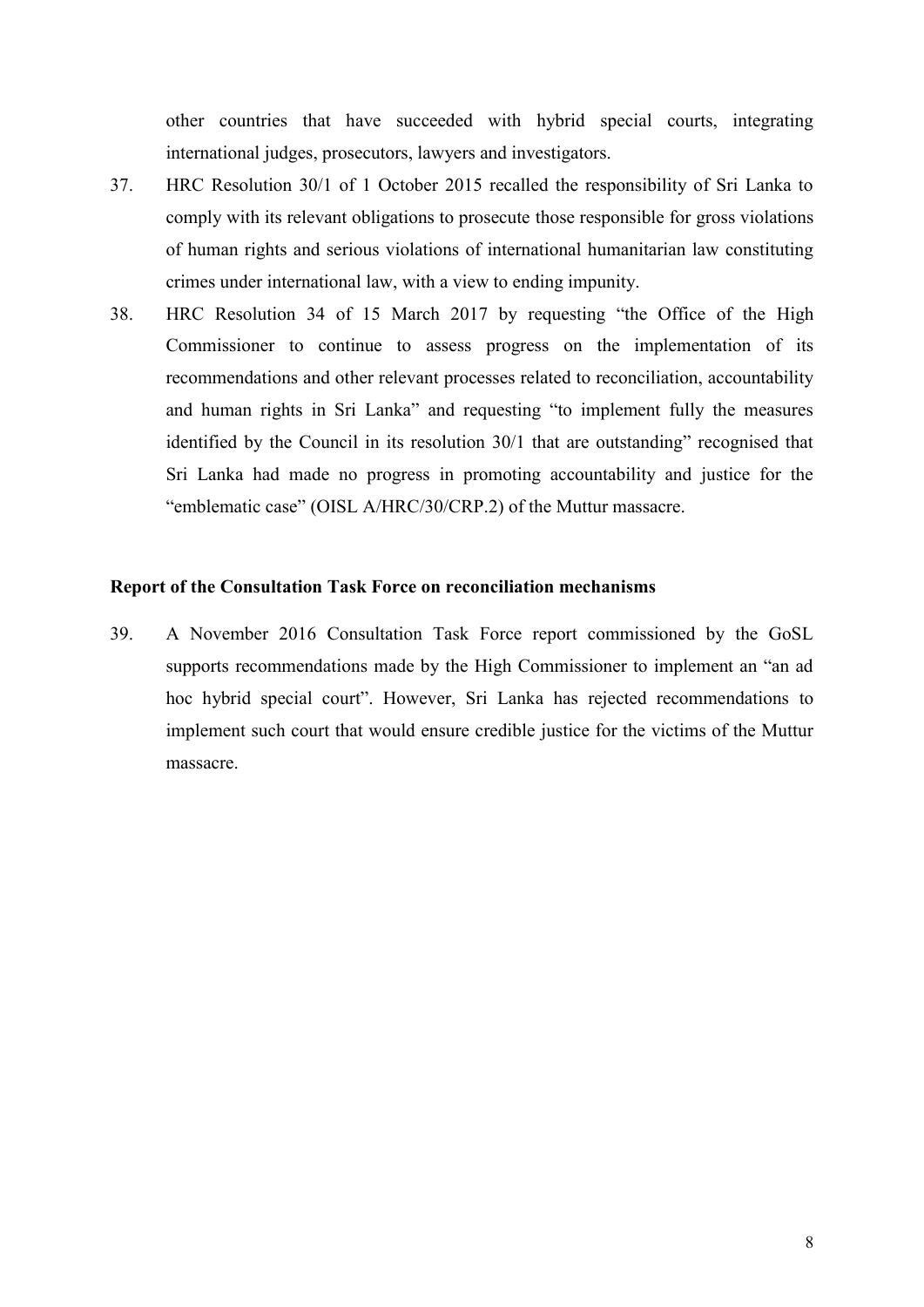# **IV. Implementation of accepted UPR 2nd Cycle recommendations**

- 40. Sri Lanka has a duty to provide for an effective remedy for allegations of human rights violations. This includes thorough investigations, access to court, fair and impartial hearings and the successful prosecution of the perpetrators. The failure of Sri Lanka to abide by its obligations under article 2(3) of the ICCPR cannot be justified. The duty to provide for a prompt and adequate remedy to all victims of human rights violations is non-derogable.
- 41. As a result of Sri Lanka's failure to fight impunity and uphold accountability, the HRC through the Universal Periodic Review (UPR) procedure, has repeatedly, in 2008 and 2012, called upon Sri Lanka not to abdicate from its international obligations.
- 42. In this light, it will be recalled that the 2008 UPR recommendations, especially A-1, A-2, A-3, A-4, A-6, A-7, A-15, A-16, A-18, A-26, A-27 and A-28, although endorsed by Sri Lanka, appear not to have been implemented.
- 43. 2012 2<sup>nd</sup> Cycle UPR of Sri Lanka recommendations on the theme: "B51 Right to an effective remedy", especially 127.77, 127.75, 127.76, 127.78, 127.85 (based on A/HRC/22/16 - Para. 127) were also supported by Sri Lanka. In addition, recommendation 128.57 recommended to: "create a reliable investigation commission consisting of professional and independent investigators to identify, arrest and prosecute the perpetrators of the Muttur murders" (based on A/HRC/22/16 - Para. 128 & A/HRC/22/16/Add.1 - Para. 2.16).
- 44. While Sri Lanka has officially expressed its commitment to implement these recommendations during the numerous UPR sessions, 9 years after the 1st UPR of Sri Lanka, impunity still prevails over accountability.
- 45. ACF recognises the high value of UPR recommendations and urges all parties to respect and implement them. The UPR's 3rd cycle (2017 – 2021) should continue to demonstrate its key role in promoting and protecting human rights by accurately reflecting the need to address the GoSL's lack of commitment in implementing credible justice.